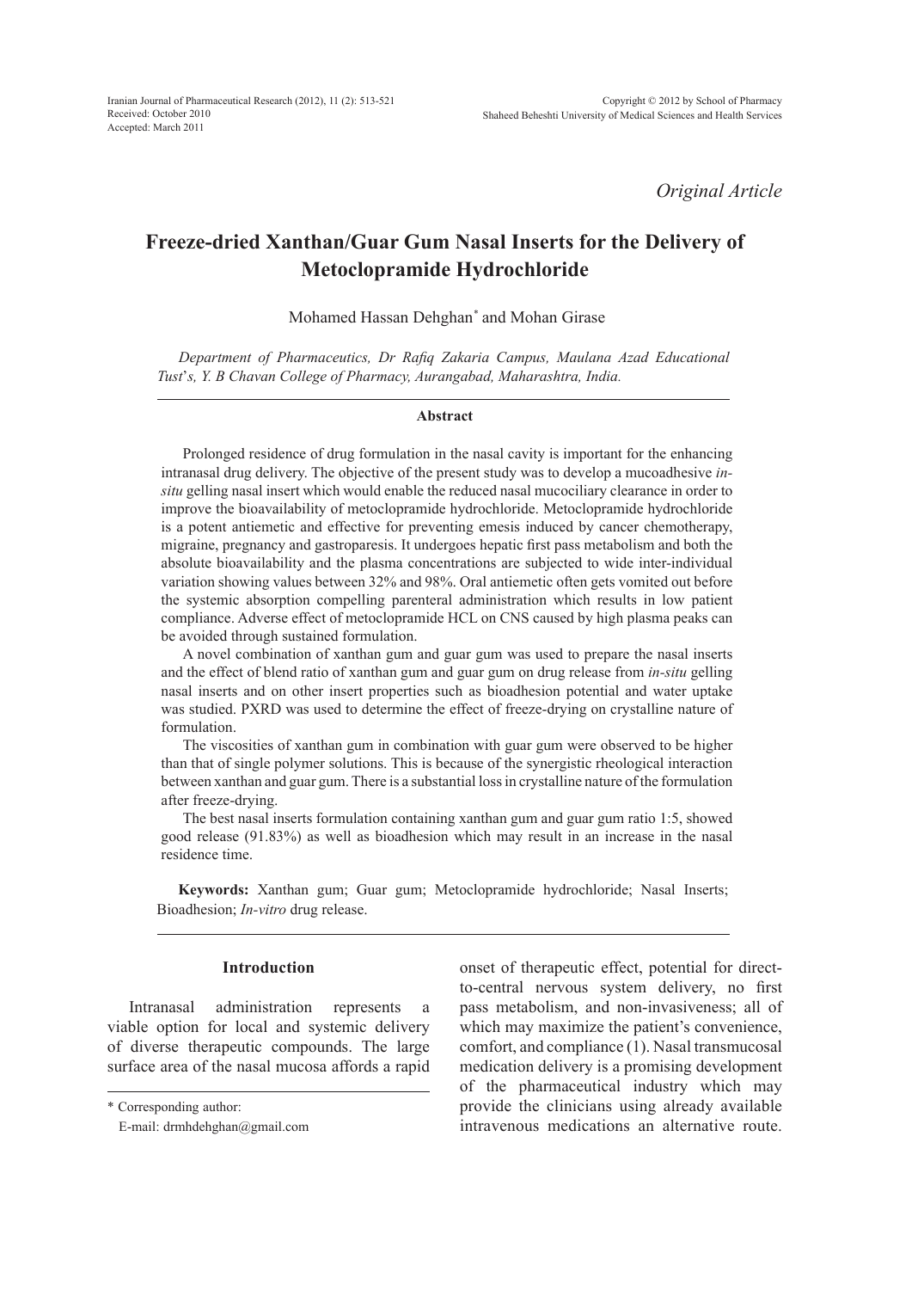| <b>Formulation Code</b> | <b>Xanthan: Guar Ratio</b> | Xanthan gum (mg) | Guar gum (mg) |
|-------------------------|----------------------------|------------------|---------------|
| $M1$                    | 0:1                        | $---$            | 20            |
| M <sub>2</sub>          | 1:0                        | 20               | ----          |
| M3                      | 1:20                       | 0.95             | 19.04         |
| $\mathbf{M}4$           | 1:10                       | 1.81             | 18.17         |
| M <sub>5</sub>          | 1:5                        | 3.33             | 16.66         |
| <b>M6</b>               | 1:3                        | 5                | 15            |
| M7                      | 1:2                        | 6.66             | 13.33         |
| $\mathbf{M8}$           | 2:1                        | 13.33            | 6.66          |
| M <sub>9</sub>          | 3:1                        | 15               | 5             |
| M10                     | 1:1                        | 10               | 10            |

Metoclopramide hydrochloride (10 mg) and mannitol (10 mg) were incorporated in each formulation; the total weight of polymer was maintained at 2% w/w of gel solution.

The nasal mucosa is an attractive area to which the medications are delivered since the procedure is painless and needleless, which eliminates the risk of needle-stick injuries and reduces the patient's discomfort. Oral medications are about 5% to 10% less bioavailable owing to gastrointestinal and hepatic destruction (2). Mucoadhesion localizes the formulation within the nasal cavity for extended time period and increases the absorption which otherwise would not occur (3). The dual strategy of reducing the product's development time by applying the existing excipients for nasal drug delivery has been successfully applied in the development of new products (4).

Metoclopramide hydrochloride is a potent antiemetic, effective in the treatment of nausea and vomiting associated with migraine, cancer therapy, pregnancy, *etc*. However, it undergoes hepatic first pass metabolism and both the absolute bioavailability and the plasma concentrations are subjected to wide interindividual variation showing values between 32% and 98% (6, 7). Oral antiemetic drugs are often vomited out before the systemic absorption compelling parenteral administration which results in low patient compliance. If vomiting takes place, the amount of metoclopramide that remains in the stomach is unknown, and the result of treatment is even less predictable. Due to the nausea and vomiting associated with the gastroparesis, patients are even more reluctant to comply with the oral regimen.

Nasal insert is the novel solid dosage form, which is prepared by lyophilization, consists of a spongelike hydrophilic polymer matrix, in which the drug is embedded. It allows easy dosing with a high potential for systemic administration under the circumvention of the gastrointestinal tract-related harsh conditions and the hepatic first pass metabolism (5).

In the present work, nasal inserts containing generally regarded as safe (GRAS), excipients xanthan gum and guar gum innovel combinations were used to prepare themselves for the delivery of metoclopramide hydrochloride.

# **Experimental**

Metoclopramide hydrochloride was obtained as a gift sample from Cadila Pharmaceuticals Ltd. Ahmedabad, India. Xanthan gum was purchased from Research fine Lab. Mumbai, India. Guar gum was purchased from Loba Chem. Mumbai. Mannitol was procured from Merck (Merck, Mumbai). Cellulose acetate membrane (0.22 µm) was procured from Millipore, Bangalore, India. All other chemicals and reagents used were of Analytical Reagent Grade.

# *Preparation of gel solutions*

Ten mg of drug and mannitol  $(1\% \text{ w/w})$  was first dissolved in about one third of the required amount of distilled water. The required weight of xanthan gum and guar gum blend or individual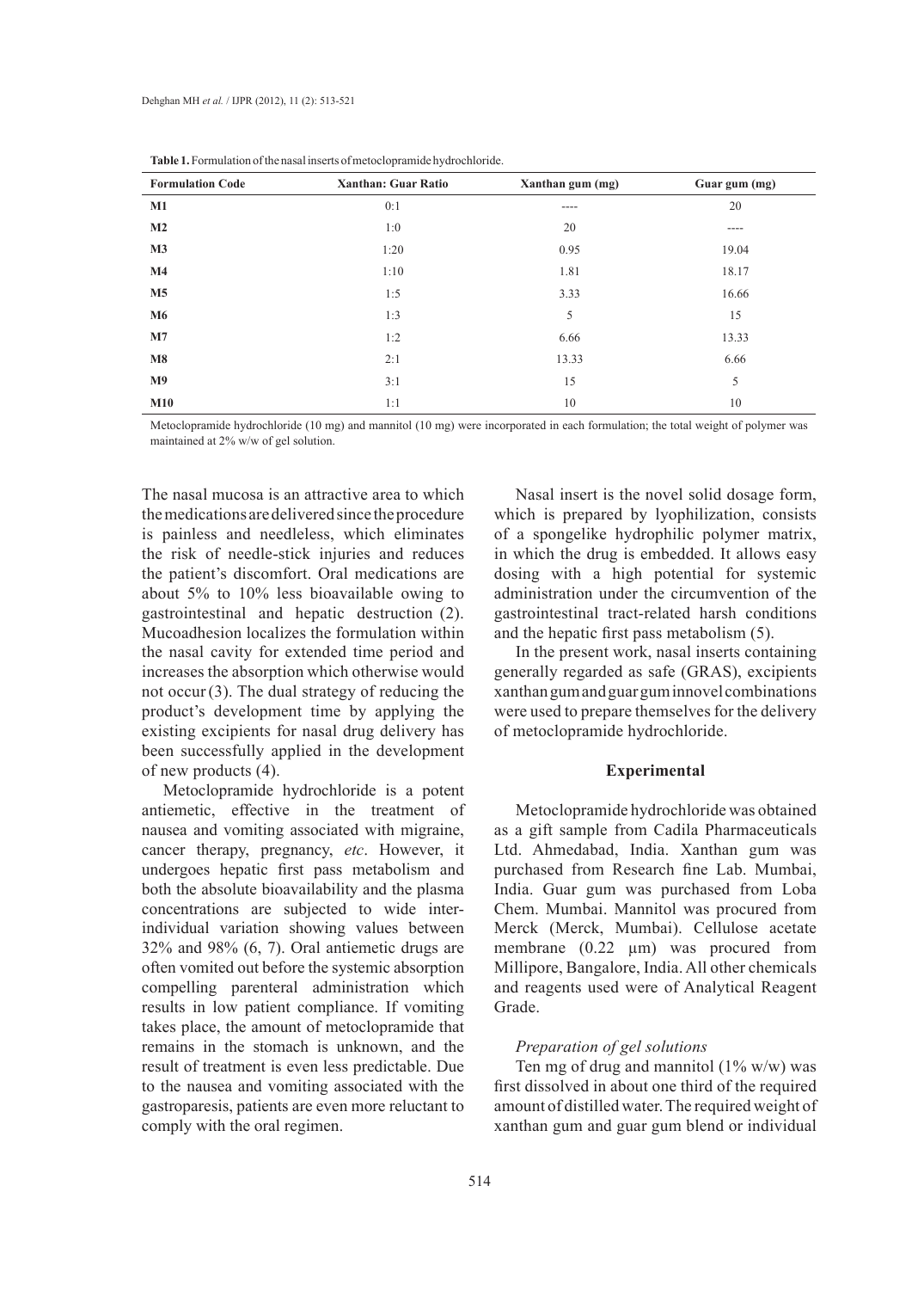

**Figure 1.** Shape of the freez dried nasal insert.

polymer were then added slowly with constant stirring to the obtained uniform gels and the resulted solution was made up to the desired volume and stirred to homogeneity (Table 1), which was then stored at 4° C overnight to allow the removal of air bubbles.

## *Preparation of nasal inserts*

Aliquots of the prepared gel solution were filled into the polypropylene tubes (bullet shaped with internal diameter of 1 cm at the tube mouth and 3.5 cm in length) as moulds. The tubes were lyophilized for 24 h in a freezedryer with the pre-set cycle stages; freezed for 4 h, at -30°C, dried for 20 h, with vacuum 50 m Torr and condenser temperature at -50°C. The inserts were then stored in a desiccator until use (Figure 1).

*Viscosity measurement of polymer solutions* The gel/sol samples were left undisturbed overnight and then equilibrated to  $22^{\circ}C \pm 1^{\circ}C$ for 1 h in a water bath before the measurement. The viscosity of the resultant polymer solutions were then determined with a Brookfield viscometer DV-II LV (Spindle NO.64).

#### *In-vitro drug release*

A locally fabricated diffusion cell mimicking the humidity properties of the nasal mucosa, as reported by Roland Bodmeier (8), was used for the drug release studies. The lower end of a glass tube (inner diameter = 3.5 cm, surface area  $= 9.61$  cm<sup>2</sup>) was closed with the cellulose acetate membrane (Millipore 0.22 µm pore size). This tube was placed vertically in a release medium container (filled with 50 mL phosphate buffer with pH of 6.0) and adjusted exactly to the height of the release medium surface so that the cellulose acetate membrane was wetted but not submersed. Briefly, the receptor compartment contained Phosphate buffer solution (PBS) with pH of 6 at 37°C and the donor compartment contained air saturated with moisture generated using the temperature and closed system nature of the experimental setup. The nasal insert was placed on the cellulose acetate membrane (Millipore 0.22 µm pore size) maintained just in contact with the liquid phase of the receptor compartment, which was constantly agitated with a Teflon coated magnetic bead. Samples of 1 mL were withdrawn at the regular time intervals from the receptor compartment and analyzed spectrophotometrically (using a UV double beam spectrophotometer) at 309 nm. Each sample taken from the receptor compartment was replaced immediately with 1 mL of fresh medium.

## *Water uptake*

A sponge (5 cm  $\times$  6.5 cm  $\times$  3 cm) was fully soaked in the hydration medium (phosphate buffer with pH of 6.0) and placed in a petri dish filled with the same buffer to a height of 1 cm in order to keep the sponge soaked during the experiment. Circular filter paper  $(d = 55$  mm, Whatman No.41) was also soaked in the medium and positioned on the top of sponge. This experimental setup was equilibrated for 30 min. Accurately weighed inserts were then placed on the filter paper and the water uptake was determined as the increase in the weight of insert (weight of hydrated insert and wet filter paper minus weight of wet filter paper) over the initial dry insert weight.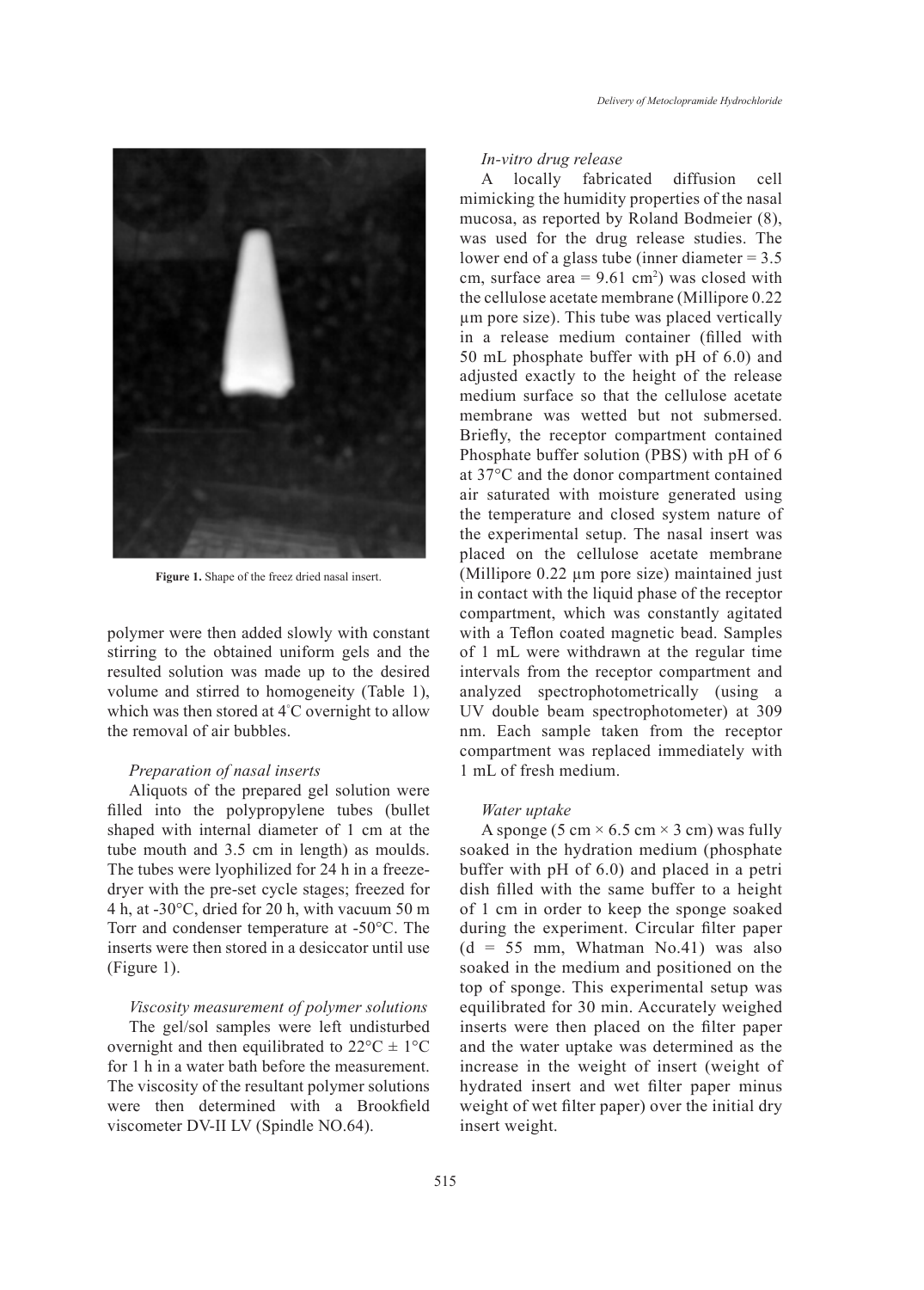

**Figure 2.** Viscosity synergism between Xanthan gum and Guar gum.

## *Bioadhesive potential of inserts*

A hundred g of a hot agar solution (1%w/w, in phosphate buffer with pH of 6.0) was casted on a petri plate and left to gel at 4-8°C in a refrigerator for 3 h. The agar gel was then equilibrated for 1 h to the test conditions of 22°C and 79% relative humidity (saturated ammonium chloride solution) in a chamber. The inserts which were placed on the top of the agar gel, moved downward due to the gravity after the glass plate was turned into a vertical position. The displacement in mm was measured as a function of time  $(n = 3)$ . The adhesive potential was inversely related to the displacement of the insert.

#### *Powder X-ray diffraction (PXRD)*

PXRD patterns were studied in order to evaluate the crystalline/amorphous character of untreated drug and inserts prepared by the freeze-drying of polymer solutions (2%, w/w). Measurements were performed using a Philips X-ray generator PW 1830 equipped with a copper anode (30 mA, 40 Kv) coupled to a computer-interfaced diffractometer control unit (XPERT-PRO). The scattered radiation was measured with a vertical goniometer (PW3050/60).

### **Results and Discussion**

*Viscosity measurement of polymer solutions* The *in-situ* gelling nasal inserts take fluid from the nasal mucosa and form a gel. The viscosity of this gel or that of the polymer solution for insert preparation is of utmost importance for the performance of inserts with respect to drug release, water uptake, as well as bioadhesion. The viscosities of polymer solutions (2% w/w) were measured using Brookfield viscometer. Xanthan gum (2% w/w) shows higher viscosity than guar gum (2% w/w). This finding corroborates with that of J. L. Amundarain *et al.* (8). Viscosities of polymer blends of xanthan and guar gum with varying ratios were measured. The viscosities of xanthan gum in combination with guar gum were observed to be higher than that of single polymer solutions. This is because of the synergistic rheological interaction between xanthan and guar gum. The synergy is thought to be a consequence of direct interaction between the xanthan gum chains and exposed mannose segments in the backbone of the guar gum macromolecule. The ability of the xanthan and guar gum molecules to interact is responsible for the synergistic effect. The interaction leads to cooperative structures that enhance the existence of entangled networks of polymer molecules, leading to the increased friction and higher viscosities. As the fraction of xanthan gum in polymer blend increases, viscosity goes on increasing. Maximum synergy and therefore viscosity was found for the Xanthan: Guar ratio (1:1) (Figure 2).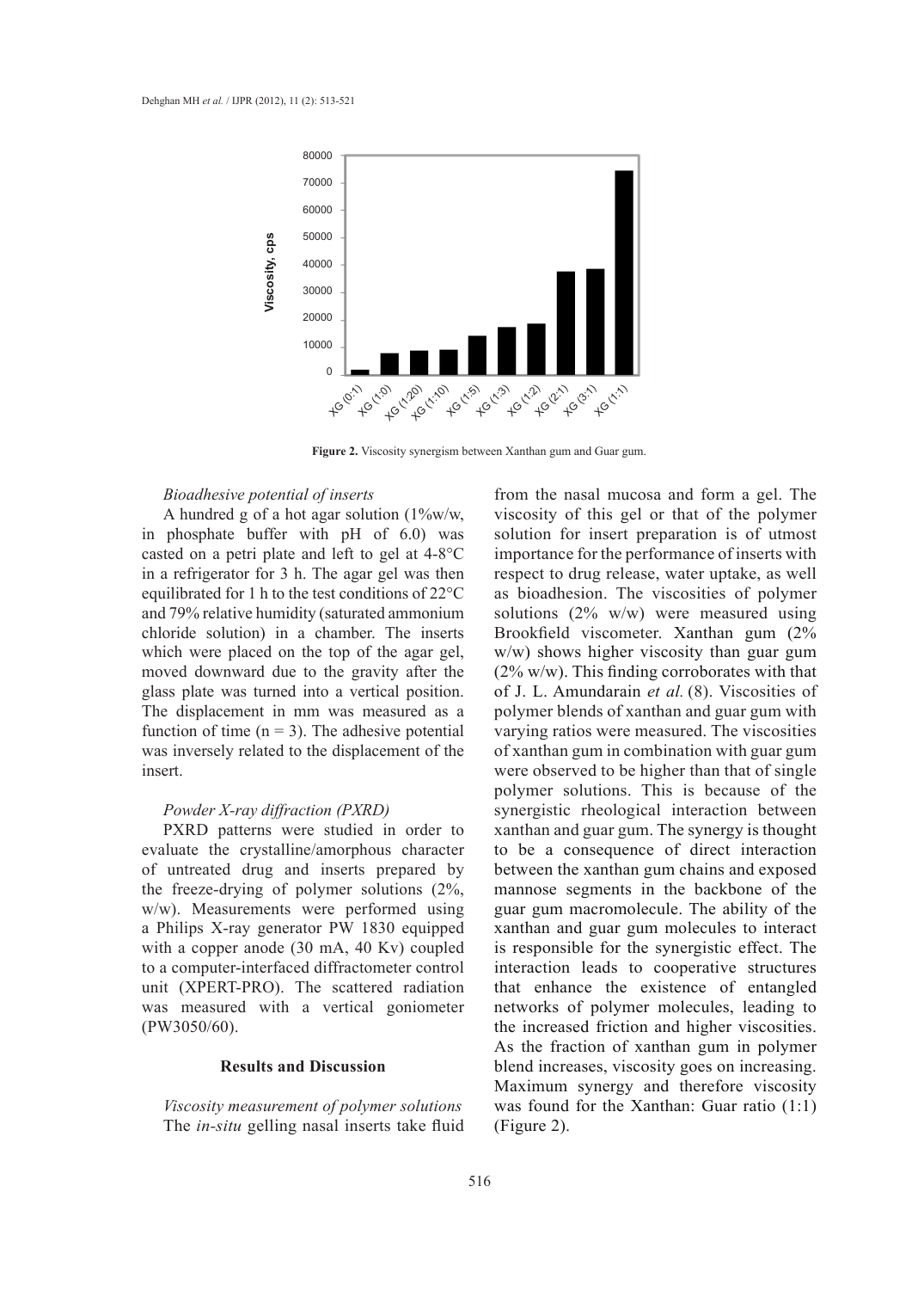

**Figure 3.** Bioadhesive profiles of nasal insert formulations  $(2\%$  polymer concentration,  $n = 3$ ).

# *In-vitro drug release*

*In-vitro arug release*<br>The cumulative % drug release versus<br>a profile for the pasel inserts is given time profile for the nasal inserts is given in Figures 4 and 5. Faster drug release in M1 formulations may be due to the lower viscosity in comparison with M2 formulation. There exists an inverse relationship between the viscosity and drug release, the apparent

viscosity or microviscosity of the formulation 1 2 which influences the diffusion of the particles, when the characteristic length is larger than the length scale of the structure elements in the formulation. As reported by Krishnaiah Y.S.R. **Figure 3. International insert for the guar gum may aid sity in comparison** with M2 formulation. (9), initial swelling of the guar gum may aid the dissolution of the freely soluble drugs and the dissolved drug diffuses out of the swollen



**Figure 4.** Cumulative % drug release vs. time profile for formulation M1, M2, M3, M4, M5 (2% polymer concentration, n = 3).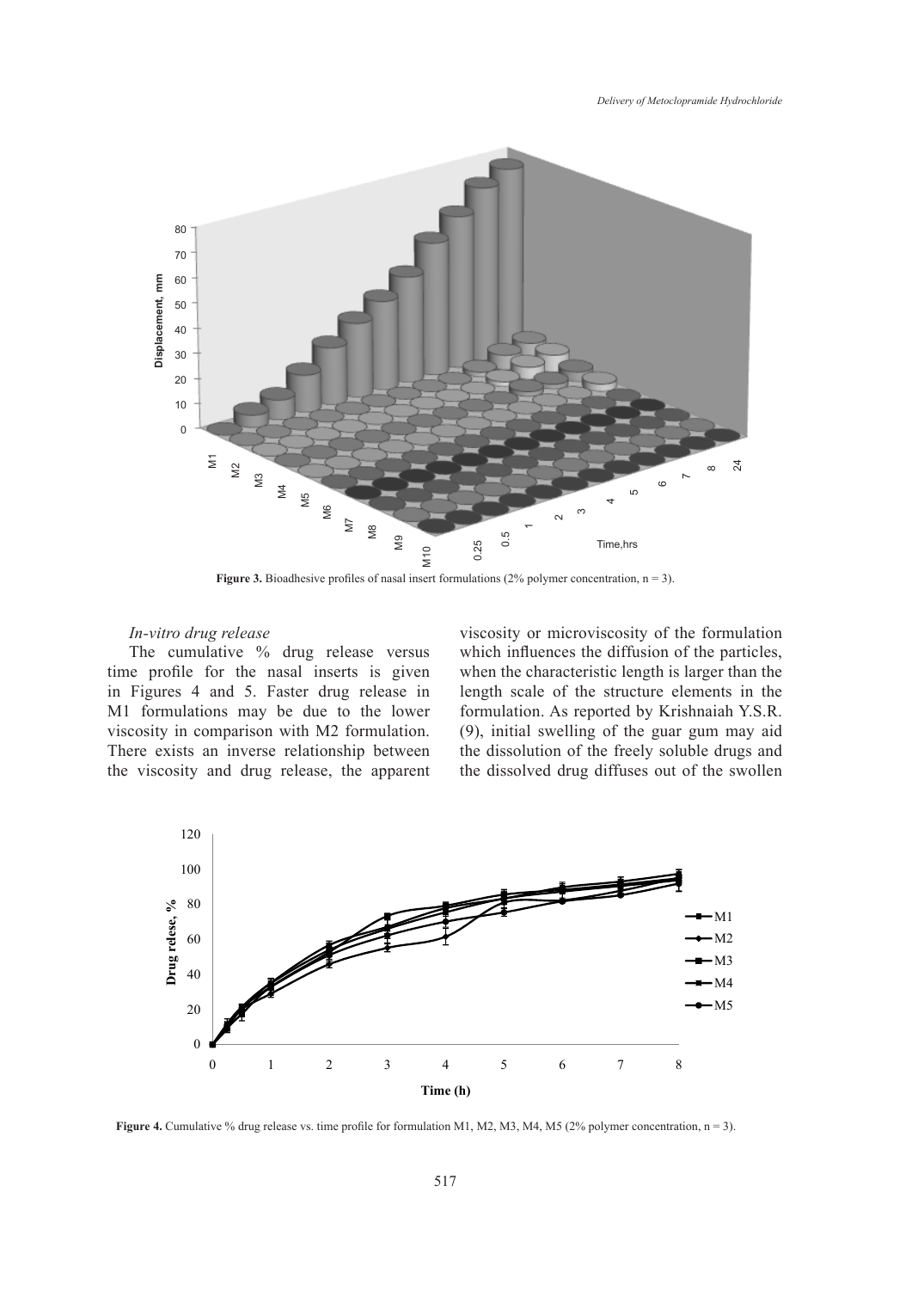

**Figure 5.** Cumulative % drug release vs. time profile for formulation M6, M7, M8, M9, M10 (2% polymer concentration,  $n = 3$ ).

gel barrier into the dissolution medium. The matrices made with xanthan gum alone showed higher drug retention, compared with the guar gum matrices. These findings are supported by Patel V. F. and Patel N. M.(10) who reported that the overall rate of drug release from guar gum  $A(12)$  that the formulation containing is higher than that of xanthan gum matrices; it clearly indicates that xanthan gum has higher drug retarding ability than guar gum. Similarly, mixture of xanthan with Methacrylic in another study of xanthan and galactomannan (from *M. scabrella*) matrix tablets for oral is a strong degree of water uptake by controlled delivery of theophylline (11), it was found that the drug release was slower than the when hydrogen bonding forces main found that the drug release was slower than the matrices with xanthan alone (8-25%) compared integrity of the hydrophilic gum ma to the xanthan : guar matrices for the same total polymer concentration. These results point out because of the non-ionic nature of the major role of xanthan gum in drug release of matrices containing xanthan : guar mixtures. Drug release may effectively be controlled by and 7). Inserts from blends of xantl varying the polymer blend ratio. Further drug release from hydrophilic swellable matrices is controlled via diffusion through the gel layer for water-soluble drugs. In earlier studies, xanthan and galactomannan matrices have shown constant drug release profile with combination of diffusion and relaxation (10).

#### *Water uptake*

The uptake of water by *in-situ* gelling inserts is a crucial step for the transformation into gel

and for adhesion to the mucosa. Formulation M2 shows the highest water uptake as shown in Figure 6. It may be attributed to the high Execution The uptace of the upported by *in-situde density* of xanthan gum. This finding into the transformation into  $\frac{1}{2}$ corroborated with Mundargi R. C and Patil S. A (12) that the formulation containing xanthan gum showed the highest swelling ratio among ndicates that xanthan gum has higher the formulations containing xanthan gum, mixture of xanthan with Methacrylic Acid-g-GG or GG with Methacrylic Acid-g-GG. There is a strong degree of water uptake by xanthan gum (12). Hydration of xanthan gum occurs when hydrogen bonding forces maintain the integrity of the hydrophilic gum matrix (13, 14). M1 shows lower water uptake than M2 because of the non-ionic nature of the guar gum, whereas, the formulations of M3-M10 es containing xanthan : guar mixtures. Show decreases in water uptake (Figures 6 ortaining xanthan : guar mixtures. and 7). Inserts from blends of xanthan gum and guar gum showed a reduced water uptake compared to the pure xanthan and pure guar gum. Reduced viscosity of the hydrating inserts and reduces the diffusion barrier function of gel matrix for the water influx.

## *Bioadhesion potential of inserts*

The vertical displacement of inserts on an agar gel was used as a measurement of bioadhesive potential. An almost instantaneous displacement and thus low bioadhesion was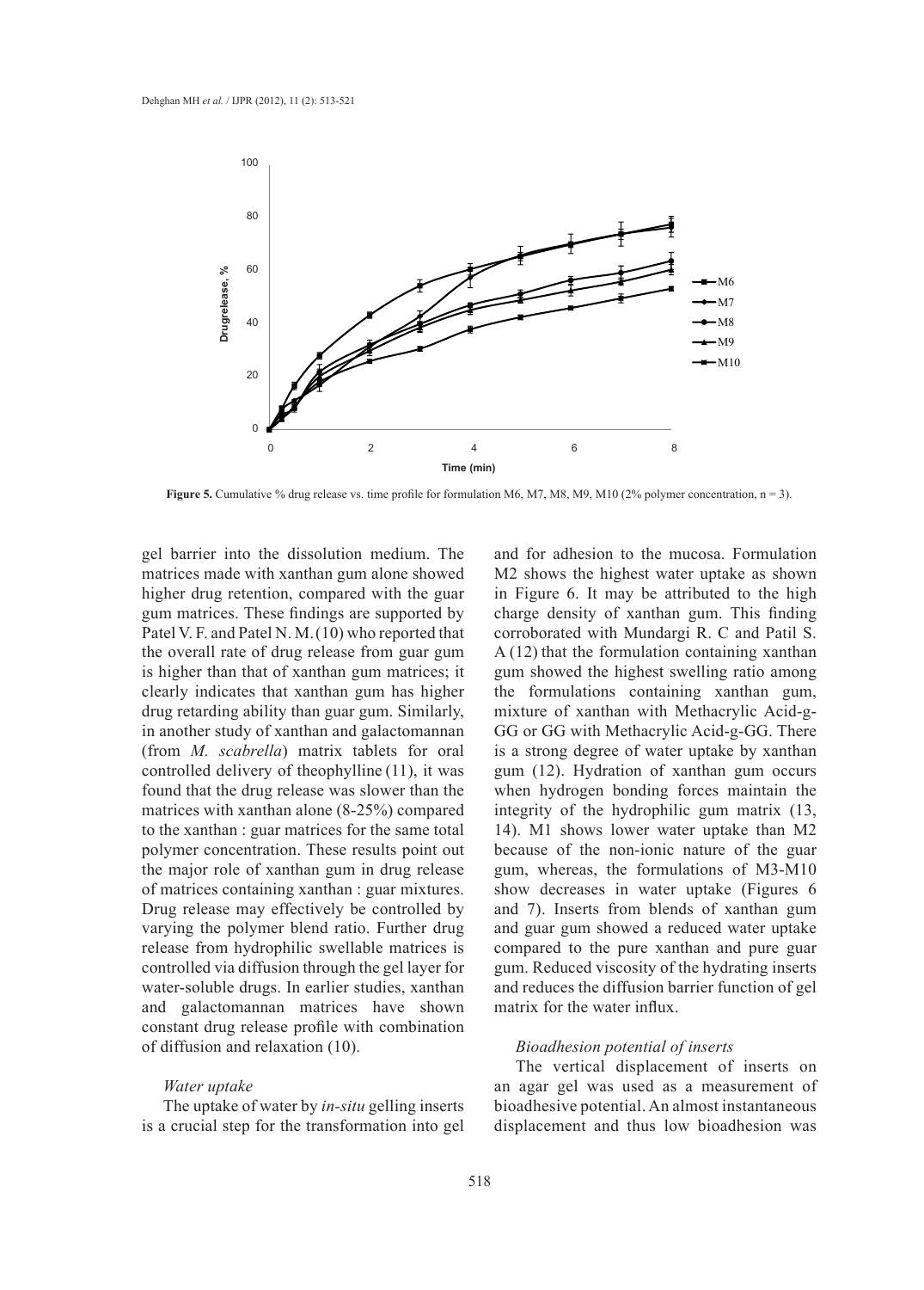

**Figure 6.** Water uptake study of formulations M1-M5 (2% polymer concentration,  $n = 3$ ).

observed in formulation M1 containing only guar gum. Negligible displacement was observed for xanthan gum inserts (M2). Formulations M3-M10 showed very little or even no displacement and thus, are highly bioadhesive compared to M1 and M2. Higher bioadhesion of xanthan gum may be due to the polymer possessing of a negative charge and high solution viscosity. The positive bioadhesion performance of negatively charged *in-vivo* polymers has been reported to be related to their good balance between the available hydrogen bonding sites and an open expanded conformation (15). Guar gum shows an inability to interact with mucin either electrostatically or by entanglements due to the low solution viscosity or its neutral nature.

*Powder X-ray diffraction (PXRD)*

The diffraction pattern of physical mixture was highly crystalline in nature as indicated through numerous peaks. Physical mixture shows sharp peaks  $2\Theta$  values 18.17, 23.31, 25.97, 26.44, 29.43, 38.62, 44.64 were noticeable and indicating crystalline nature of drug. The maximum intensity peak was found to at 2Ө values equal to 44.64. In case



**Figure 7.** Water uptake study of formulations M6-M10 (2% polymer concentration,  $n = 3$ ).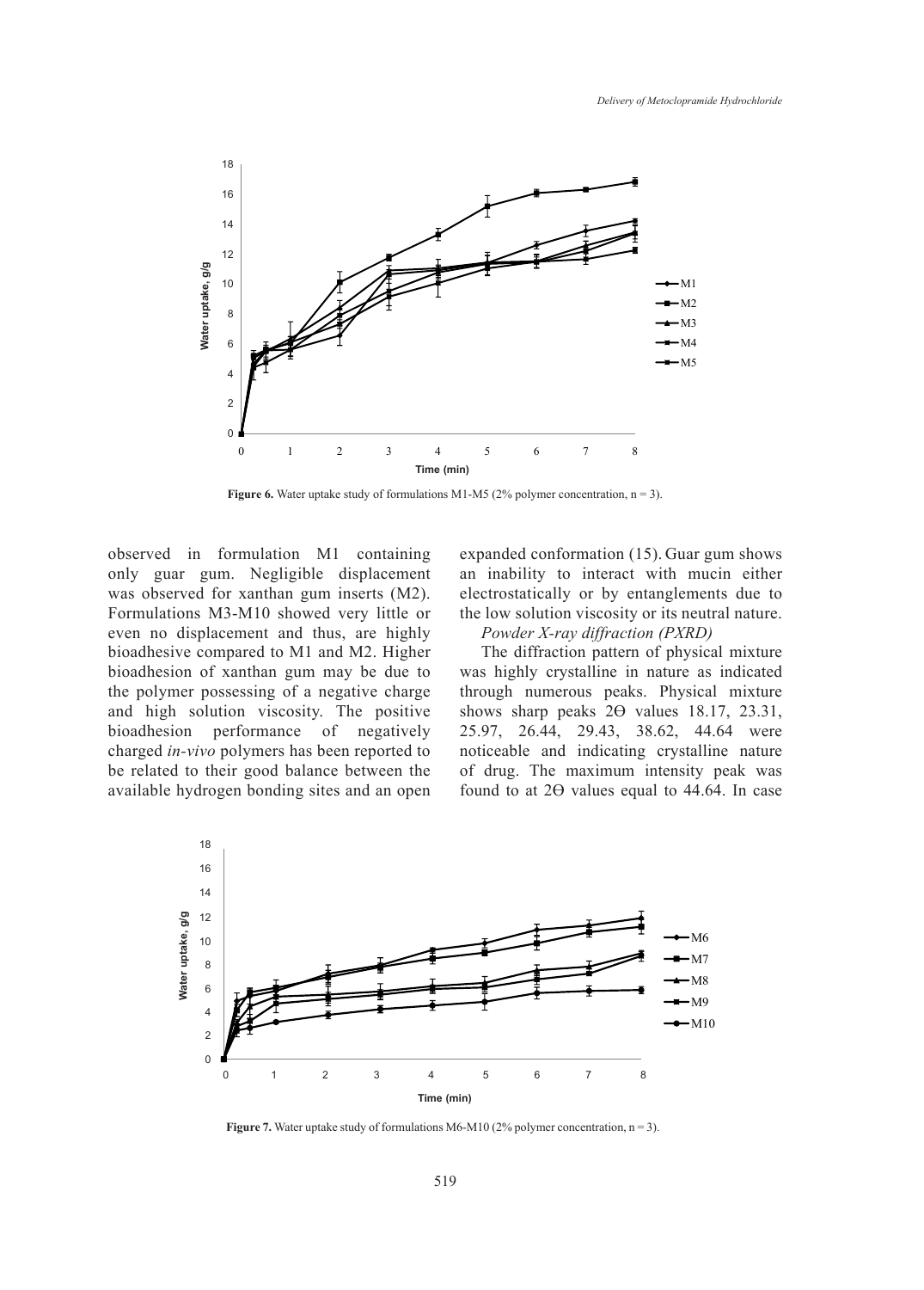

Figure 8. PXRD pattern of (A) Physical mixture and (B) Freeze-dried formulation.

of diffractogram, the freeze-dried formulation showed large reduction in peas' characteristics, whereas, peaks at 20 values equal to 44.65 with much reduced peak height from 119.98 (physical mixture) to 66.99 (freeze-dried). Moreover, a large reduction in the peaks characteristics indicated a substantial decrease in crystalline nature of the mixture in freeze-dried formulation (Figure 8).

# **Conclusion**

The nasal insert prepared by freeze-drying method containing blends of the xanthan and guar gum retards metoclopramide hydrochloride release as compared to the insert containing xanthan and guar gum alone. The use of polymer blends presented broad range of drug release rates, whereas the nasal inserts from the blends of xanthan gum and guar gum showed excellent bioadhesive potential when compared with inserts of xanthan and guar alone. There is substantial loss in crystalline nature of the formulation after the freezedrying.

Finally, it can be concluded that

*in-situ* gelling bioadhesive nasal inserts were successfully designed for prolonged delivery of metoclopramide hydrochloride. The best nasal inserts formulation containing xanthan gum : guar gum  $(1:5)$ , showed good release  $(91.83\%)$ as well as bioadhesion which may result in an increase in the nasal residence time.

#### **Acknowledgment**

The Authors are thankful to Mrs. Fatma Rafiq Zakaria, the Chairperson of Maulana Azad Educational Trust, Aurangabad, for her encouragement and providing the research facilities.

#### **References**

- Costantino HR, Illum L, Brandt G, Johnson P, (1) Quay SC. Intranasal delivery: physicochemical and therapeutic aspects. *Int. J. Pharm.* (2007) 337: 1-24.
- Wolfe TR and Bernstone T. Intranasal drug delivery: (2) an alternative to intravenous administration in selected emergency cases. *J. Emergency Nursing* (2004) 30: 141-147.
- (3) Merkus FW, Merkus FW, Verhoef JC, Schipper NG and Marttin E. Nasal mucociliary clearance as a factor in nasal drug delivery. *Adv. Drug Deliv. Rev.* (1998)